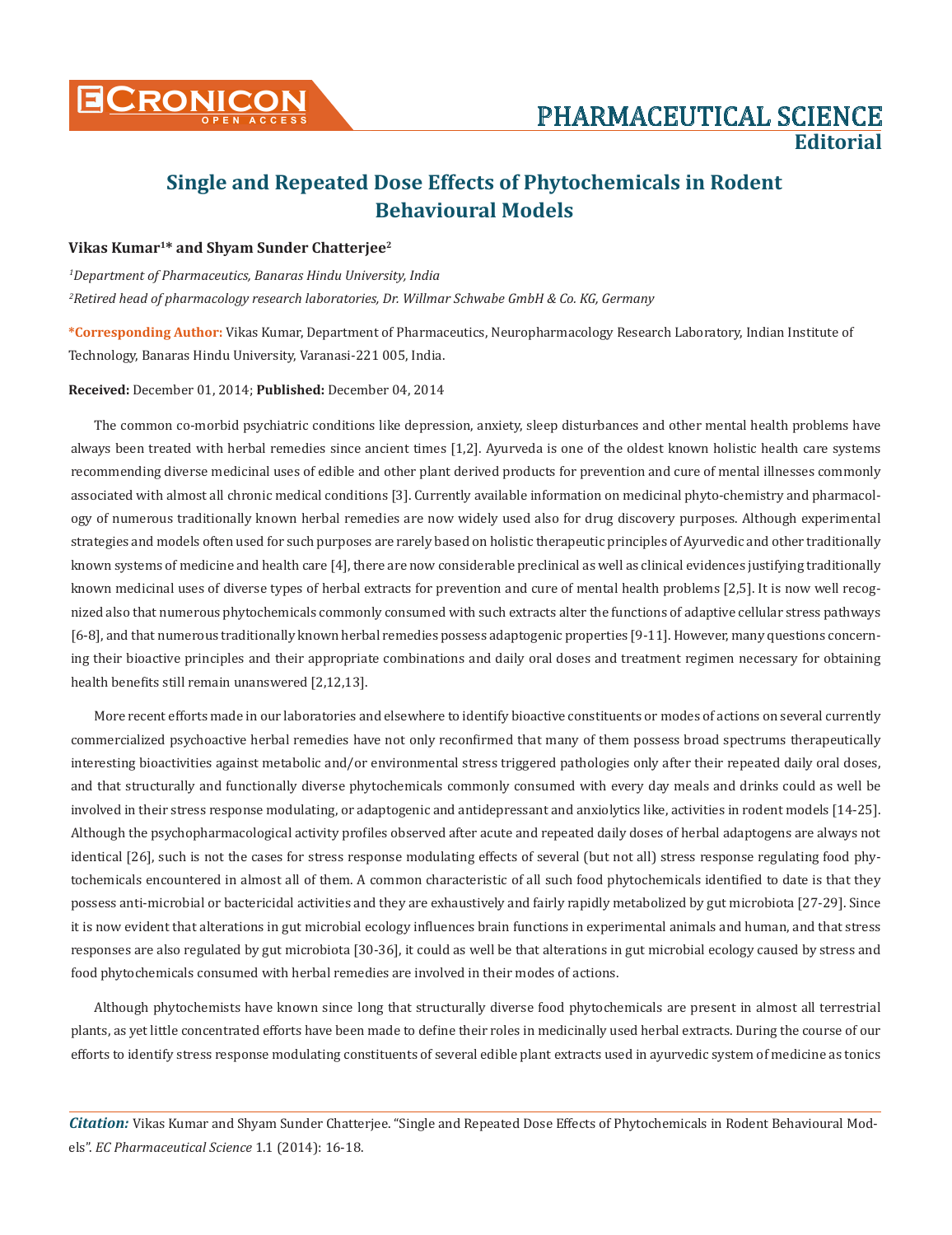or rejuvenating therapies, we could identify numerous well known edible phytochemicals commonly consumed with food, or medicinally used as vitamins, or often considered as potential drug leads by modern drug discoverers.

Since stress response modulating effects of numerous such extracts their formulations are observed after their repeated daily oral doses, we conceived and pharmacologically validated a mouse bioassay system in which the efficacies of single and repeated daily oral doses of edible phytochemicals could be quantified. Some of the observations revealing diverse spectrums of stress response modulating efficacies of different edible phytochemicals in this bioassay have already been published [19], and manuscripts of some others are in press or under preparation. Stress response modulating oral efficacies of almost all (but not every) edible plant extracts or phytochemical tested to date could be detected after their repeated daily doses only. These observations not only point out the importance of ubiquitously present edible phytochemicals in medicinally interesting psychopharmacological activity profiles of herbal remedies, but also suggest that predictive values of observations made in rodent models after repeated daily oral doses of psychoactive herbal remedies should be much higher than those made after their acute oral doses only.

#### **Bibliography**

- 1. Kessler RC., *et al.* "Prevalence, severity, and comorbidity of 12-month DSM-IV disorders in the National Comorbidity Survey Repli cation". *Archives of General Psychiatry* 62.6 (2005): 617-627.
- 2. Sarris J., *et al.* "Herbal medicine for depression, anxiety and insomnia: a review of psychopharmacology and clinical evidence". *European Neuropsychopharmacology* 21.12 (2011): 841-860.
- 3. Nagral KS. *Ayurved for Modern Medical Practitioners.* New Delhi: Chaukhamba Publishing House, 2008.
- 4. Chatterjee SS and V Kumar. "Holistic Psychopharmacology and Promiscuous Plants and Principles of Ayurveda". *American Journal of Plant Sciences* 3.7A (2012): 1015-1021.
- 5. Kennedy DO. *Plants and the human brain.* New York: Oxford University Press, 2014.
- 6. Lee J., *et al.* "Adaptive cellular stress pathways as therapeutic targets of dietary phytochemicals: focus on the nervous system". *Pharmacological Reviews* 66.3 (2014): 815-868.
- 7. Calabrese V., *et al.* "Cellular stress responses, hormetic phytochemicals and vitagenes in aging and longevity". *Biochimica et Biophysica Acta* 1822.5 (2012): 753-783.
- 8. Finsterwald C and CM Alberini. "Stress and glucocorticoid receptor-dependent mechanisms in long-term memory: from adaptive responses to psychopathologies". *Neurobiology of Learning and Memory* 112 (2014): 17-29.
- 9. Panossian AG. "Adaptogens in mental and behavioral disorders". *Psychiatric Clinics of North America* 36.1 (2013): 49-64.
- 10. Stansbury J., *et al.* "Supporting adrenal function with adaptogenic herbs". *Journal of Restorative Medicine* 1.1 (2012): 76-82.
- 11. Pawar VS and H Shivakumar. "A current status of adaptogens: natural remedy to stress". *Asian Pacific Journal of Tropical Disease* 2.Suppl 1 (2012): S480-S490.
- 12. Sunday Ameh J., *et al.* "Herbal Drug Development from Traditional Formulations: Refocusing Pharmaceutics and Posology for Accelerated Validation". *British Journal of Pharmaceutical Research* 4.12 (2014): 1451-1476.
- 13. Parletta N., *et al.* "Nutritional modulation of cognitive function and mental health". *The Journal of Nutritional Biochemistry* 24.5 (2013): 725-743.
- 14. Grundmann O., *et al.* "Effects of St. John's wort extract and single constituents on stress-induced hyperthermia in mice". *Planta Medicaica* 72.15 (2006): 1366-1371.
- 15. Michalski C., *et al.* "Antistress and antioxidant activity in mice after repeated treatment with St. John's wort extracts of different hyperforin content". *Planta Medica* 73 (2007): 538.
- 16. Thakur AK., *et al.* "Anxiolytic-like activity of leaf extract of traditionally used Indian Mustard (*Brassica juncea*) in diabetic rats". *Tang* 3.1 (2013): e7.
- 17. Thakur AK., *et al.* "Protective effects of Andrographis paniculata extract and pure Andrographolide against chronic stress-triggered pathologies in rats". *Cellular and Molecular Neurobiology* 34.8 (2014): 1111-1121.

*Citation:* Vikas Kumar and Shyam Sunder Chatterjee. "Single and Repeated Dose Effects of Phytochemicals in Rodent Behavioural Models". *EC Pharmaceutical Science* 1.1 (2014): 16-18.

17